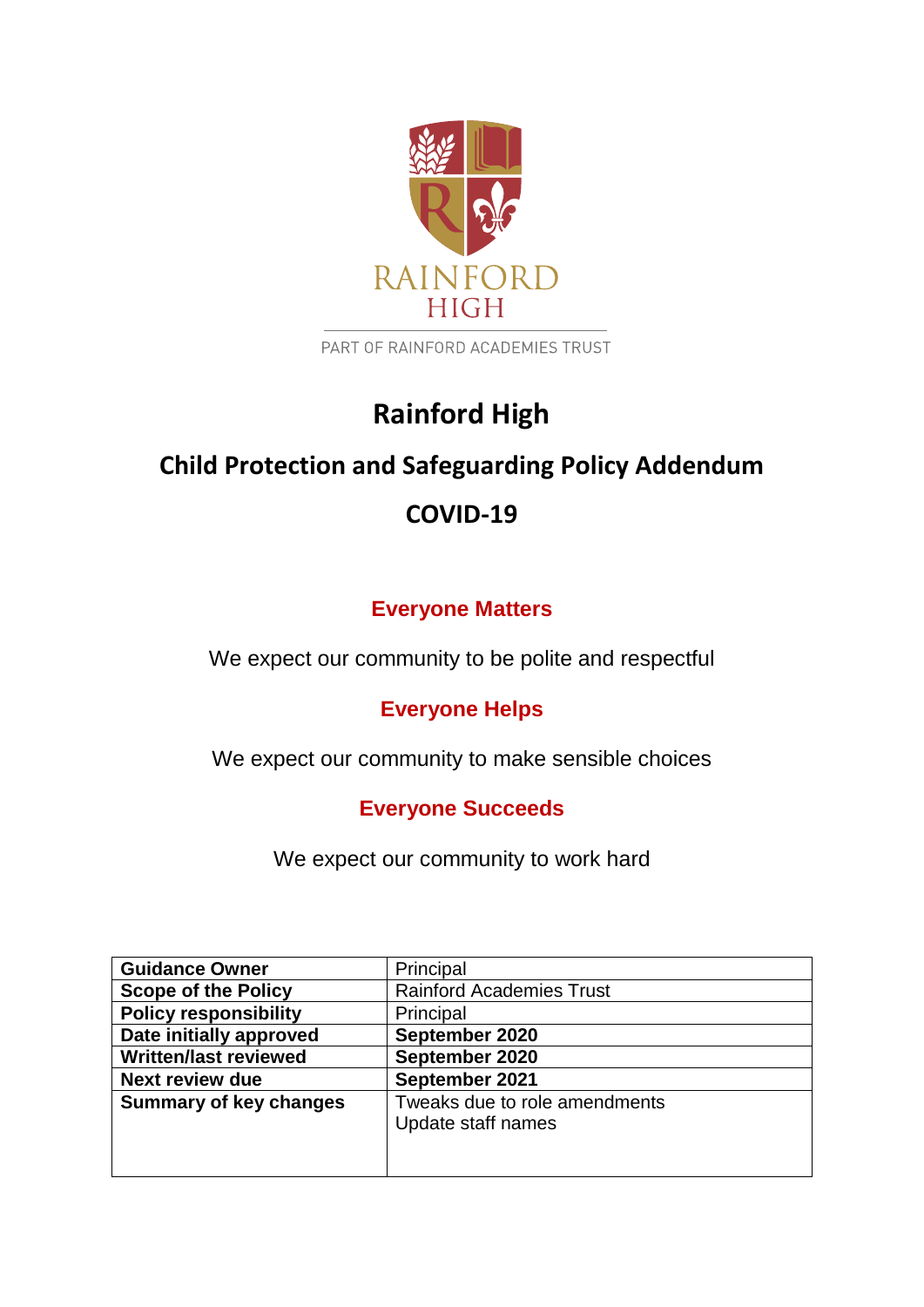# **Overview:**

This addendum must be read in conjunction with the school Safeguarding Policy and outlines key changes and procedures due to the current situation. This addendum may be subject to regular updates.

The school will remain open for vulnerable students and for those whose parents are key workers.

Whilst the school remains open there will be, if possible, a member of the Senior Leadership Team, the Safeguarding Team and a first aider on site. If it is not possible for a member of the SLT or Safeguarding Team to be on site then a member of each team will be contactable by telephone.

The school is currently operating a rota system which involves all staff attending one day a week.

The school continues to follow the key principles of the statutory safeguarding guidance, Keeping Children Safe in Education, namely:

- The best interests, well-being and safety of children always comes first;
- If any staff member has a safeguarding concern about any child, they must act on this immediately, see procedures below;
- A designates safeguarding lead, or deputy, will be available/contactable at all times, see further information below;
- It is essential that unsuitable people do not enter the school workforce or gain access to children;
- Children should continue to be protected when they are online.

# **Supporting Vulnerable Students:**

Vulnerable students are students who:

- are on a Child Protection Plan:
- are on a Child in Need Plan:
- are receiving support from Channel;
- have an assigned social worker;
- have an EHCP:
- are a LAC student:
- are on an EHAT;
- are in significant danger of harming themselves or committing suicide;

Parents/carer's of our vulnerable students have been contacted to make them aware that school will remain open for these children.

All parents and carers of our vulnerable students will be contacted, to check on the student's well-being, by their key worker in school and/or a Designated Safeguarding Lead. Contact will preferably be by telephone on a regular basis as follows:

- children on a Child Protection Plan or Child in Need Plan will be contacted twice a week;
- all other vulnerable students, as defined above, will be contacted on a weekly basis.

The planned approach to contacting is as follows: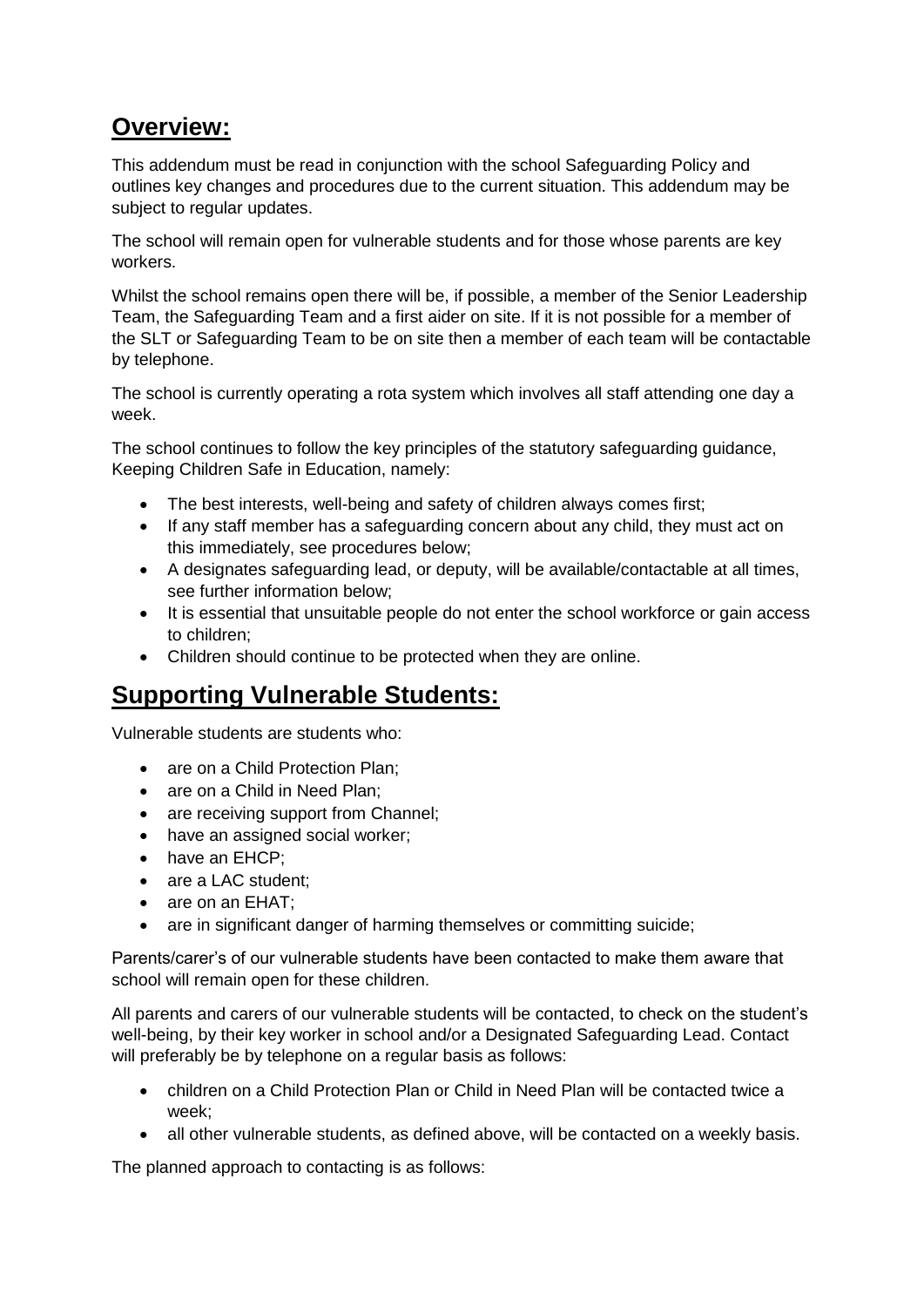1) Cath Turton to call LAC students once a week to touch base and encourage them to come to school. If there are concerns, Joe Kenyon will raise all concerns with social worker. Cath Turton will give a fortnightly update to the social workers via email.

2) CIN and CP Cases – The lead of the Child in Need and Child Protection cases will be contacted weekly to check on them. Supervision will be carried out with staff weekly through conversations and meetings.

3) All staff leading on EHATs need to call their families up once a week to check on them and log this on CPOMS and on the EHAT as a case note.

4) Pastoral Leaders – To contact every vulnerable child weekly as identified on the vulnerable lists and attend door step home visits to those most vulnerable who school have had limited or no contact with despite attempts being made over phone and email.

5) EHCP students – SEN department will ringing all EHCP students every Friday.

6) Alternative Education Students – Mark White to carry out calls to all students on Alt Ed to check they are engaging with their placement set work.

7) Dave Taylor to contact all students who are on part time timetables twice weekly to check on then.

## **Supporting All Students:**

All students are being provided with academic work to complete at home using a variety of learning platforms and this ensures there is two way communication between home and school. The school is currently reviewing the most effective ways of contacting students regarding academic engagement.

# **Keeping Children Safe:**

Regular reminders/information emails will be sent to parents, carers, students and staff about key safeguarding concerns such as eSafety and Child Exploitation.

The Senco has produced, and circulated, a guide aimed at supporting the Mental Health of our students.

# **Raising Student Safeguarding Concerns:**

During the school closure period we have a continued responsibility in terms of safeguarding students.

If you have any safeguarding or welfare concerns about a student then you must follow the below procedures: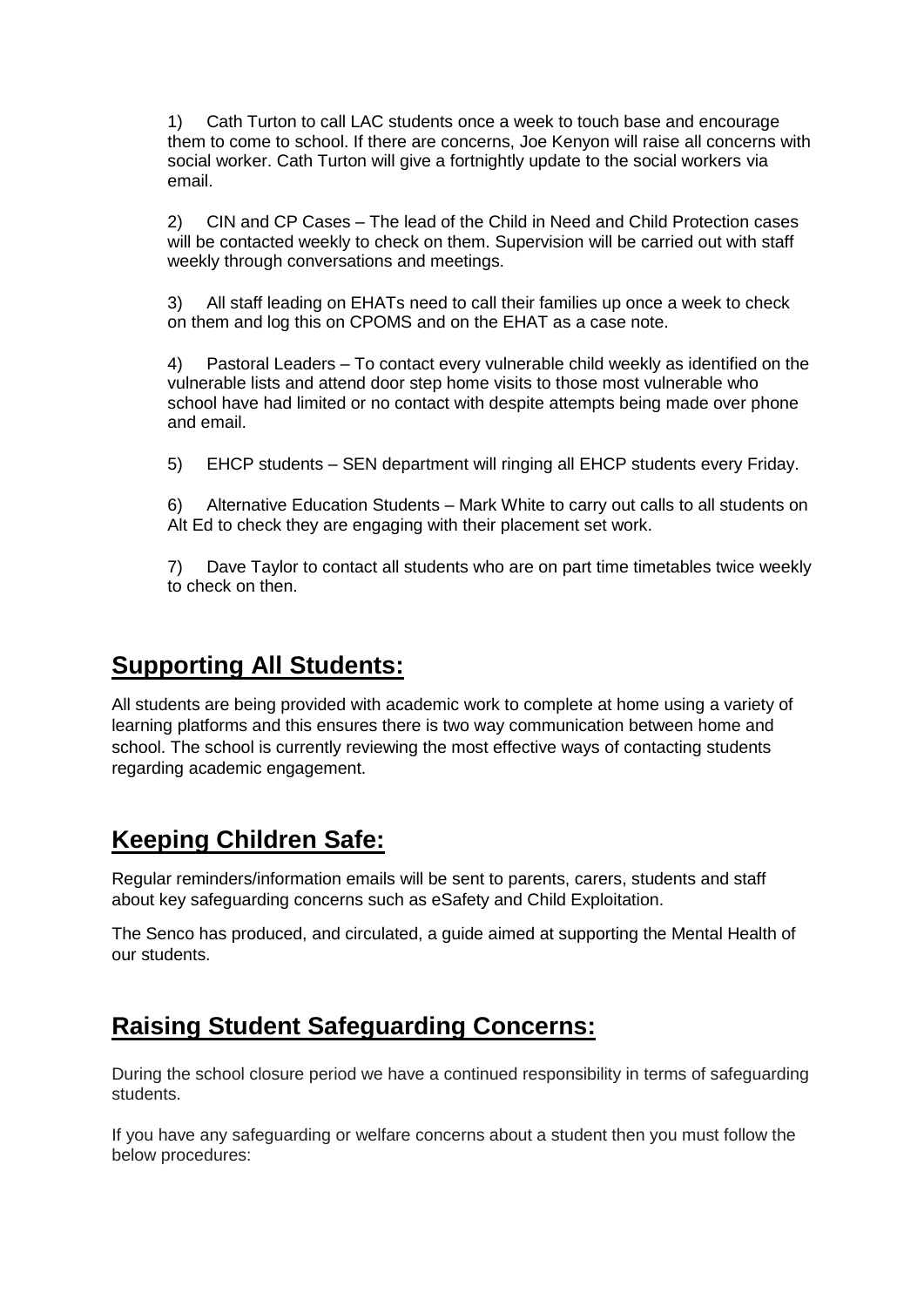#### **During school hours (9 – 3:15pm)**

Please contact school via 01744 885914 and ask to speak to the designated safeguarding officer on duty. They will then speak to you and receive the information about the issue. They will then take a lead on this.

You must then log this concern on CPOMS. You can access CPOMS online at home on a PC or tablet device using the link [rainford.cpoms.net](https://rainford.cpoms.net/auth/identity?origin=https%3A%2F%2Frainford.cpoms.net%2F) **(either click on this link or copy it into your browser).**

#### **Out of school hours (before 9am or after 3:15pm)**

Please contact one of the designated safeguarding officers from the below list. If someone doesn't answer then please persist until you have spoken to someone. If this is not possible then leave a message. (Personal number of the safeguarding officers below have been provided to all staff).

Joe Kenyon – Designated Safeguarding Lead

Hannah Moreton – Deputy Designated Safeguarding Lead

Mark White – Deputy Designated Safeguarding Lead

Mark Pendlebury

Paula Litherland

You must then log this concern on CPOMS. You can access CPOMS online at home on a PC or tablet device using the link [rainford.cpoms.net](https://rainford.cpoms.net/auth/identity?origin=https%3A%2F%2Frainford.cpoms.net%2F) **(either click on this link or copy it into your browser).**

#### **Unable to contact anyone:**

If you are unable to contact a safeguarding officer then please contact the relevant authority using the contact numbers below:

#### **St Helens**

Main – 01744 676767 Out of hours: 03450500148 **Knowsley** Main – 0151 4432600 Out of Hours: 0151 4432600 **Lancashire** Main 03001236720 or 03001236722 **Wigan** 

Main 01516062008 Out of Hours: 01942828300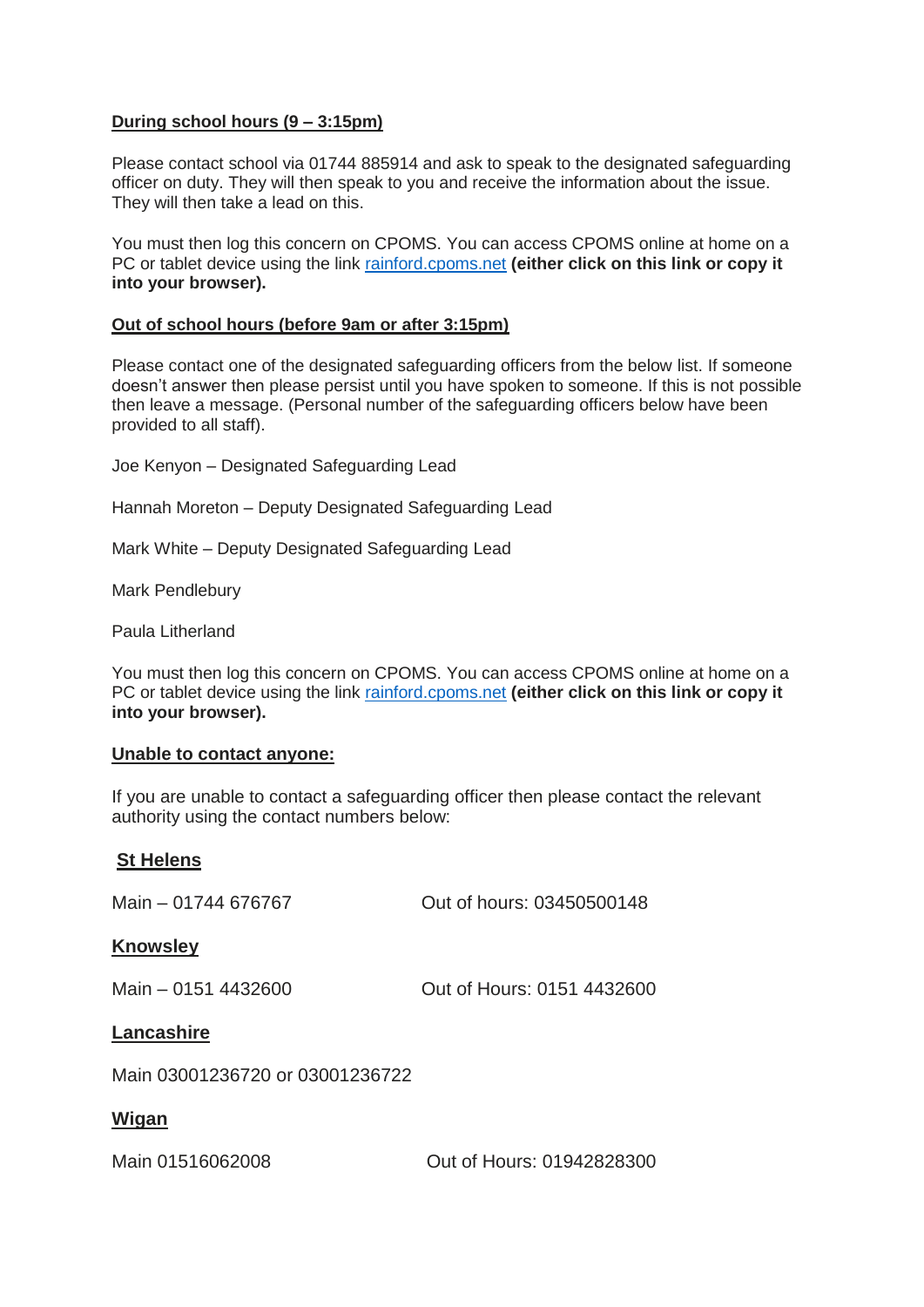#### **Warrington**

Main 01925 443322 Out of Hours: 01925 444400

#### **Liverpool**

24 Hour: 0151 2333700

#### **Sefton:**

Main 03451400845 Out of Hours: 0151 9343555

# **Concerns about the behaviour of a member of staff or other professional:**

If you have a concern about the behaviours of a member of staff then follow the procedures outlined in the full safeguarding policy. The concern should be raised to the Principal, Mr Young and you should contact Mr Young through the school office or by a confidential email requesting a call back. If Mr Young is not available then the Vice Principal, Mr Murphy will handle your concern.

If you have a concern about Mr Young then this needs to be raised with the Char of Trustees, Mr Rupert Nichols who can be contacted through the school office.

You can also contact the Local Authority Designated Officer, LADO, direct and the current number for the LADO is 07717366904, email address: [sthelenslado@sthelens.gov.uk](mailto:sthelenslado@sthelens.gov.uk)

## **Staff Recruitment Training and Induction:**

We continue to recognise the importance of robust safer recruitment procedures, so that adults and volunteers who work in our school are safe to work with children.

We will continue to follow our safer recruitment procedures, and part 3 of Keeping Children Safe in Education.

In urgent cases, when validating proof of identity documents to apply for a DBS check, we will initially accept verification of scanned documents via online video link, rather than being in physical possession of the original documents. This is in line with revised guidance from the DBS. New staff must still present the original documents when they first attend work at our school.

The school will explore different on line training packages to ensure staff continue to receive up to date safeguarding CPD during the current crisis.

New staff and volunteers will continue to receive:

- a safeguarding induction;
- a copy of the Safeguarding Policy and this addendum;
- a copy of Keeping Children Safe in Education Part 1.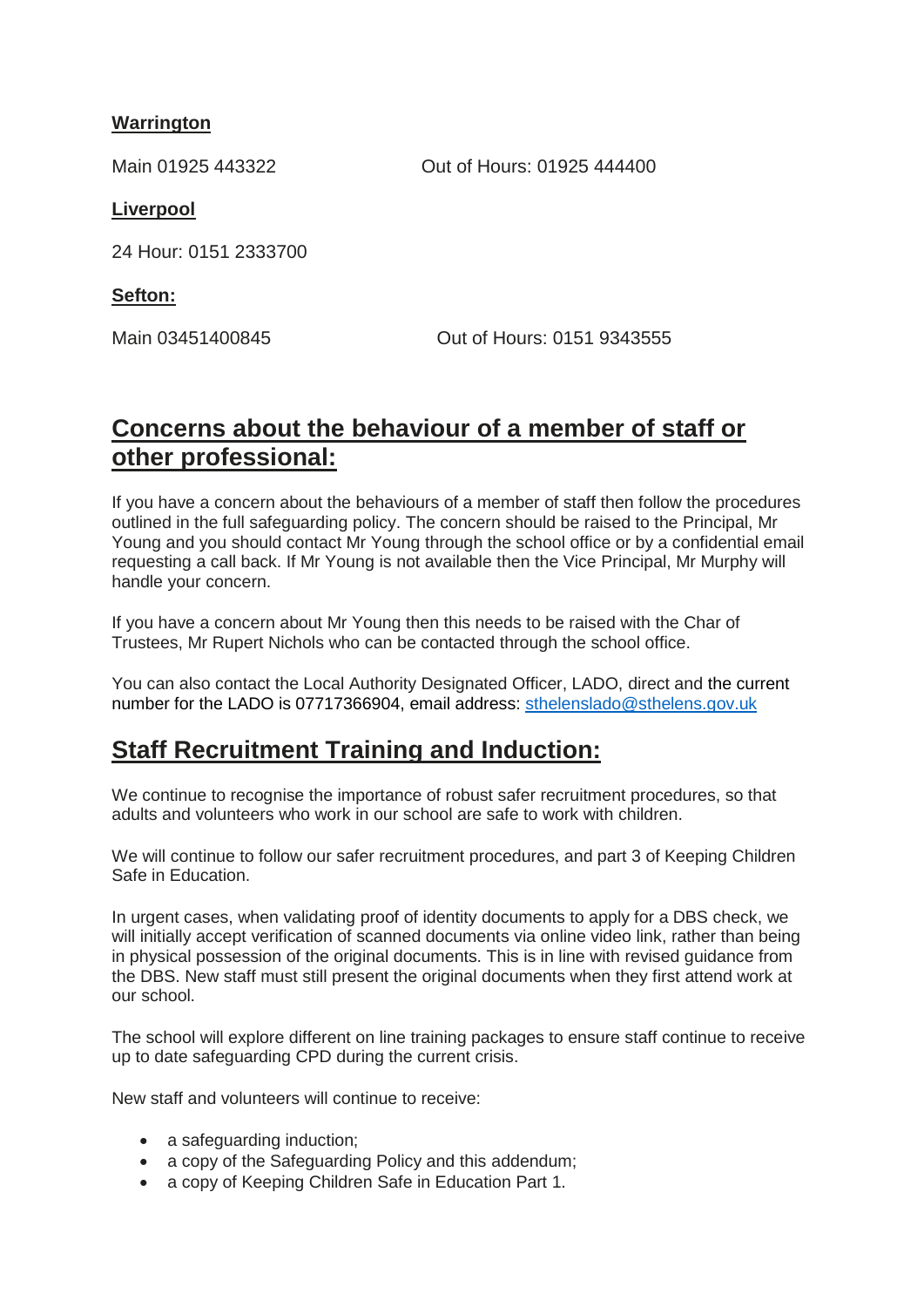# **Update to Local Services and Procedures:**

The communication below, from Catherine Appleton, summarises changes to services in St Helens:

In light of the government announcement requesting further measures be taken to reduce the spread of COVID-19, the Safeguarding Unit announce the following changes for LADO's, Child Protection Conferences and Children and Young People's Looked after reviews. Where ever possible, when you are trying contact us please email through to the unit the email address:

[safeguardingunit@sthelens.gov.uk](mailto:safeguardingunit@sthelens.gov.uk) 

or for LADO

[sthelenslado@sthelens.gov.uk](mailto:sthelenslado@sthelens.gov.uk)

for the partnership Board please email

[safeguardingchildrenboard@sthelens.gov.uk](mailto:safeguardingchildrenboard@sthelens.gov.uk)

Alternatively, please email the IRO/ CP & QA chair directly. Where you receive an out of office due to annual leave please email the Safeguarding unit who will ensure another team member will contact you. The current number for the LADO is 07717366904, but please use the LADO referral forms in the first instance unless your call is urgent.

#### **Children we look after reviews (LAC Reviews)**

These reviews will all now be virtual meetings and the following is required:

- All agencies will still need to submit a report for the Review. The reports should be submitted at least three days prior to the review to allow the IRO to consider the information
- The IRO will contact you in the event they need to clarify any information
- The IRO will contact you in the event they feel you should be formally invited to be part of the virtual meeting
- The IRO will contact the child, the placement and the social worker to participate in the virtual meeting. It maybe that each person is spoken to separately rather than all being on the call together
- The Outcomes and Minutes will be sent as they have previously, there will be no change to this process.

#### **Child Protection Conference**

Conferences will be held as a virtual meeting. This means that all agencies will still need to be available by telephone for the meeting.

The following will need to happen:

- Social workers must continue to prepare the family for the virtual meeting, this will include checking telephone numbers.
- Your reports will need to be submitted to the Safeguarding Unit as previously required. Whilst the current standards advise it to be two days prior, where able this should be done earlier